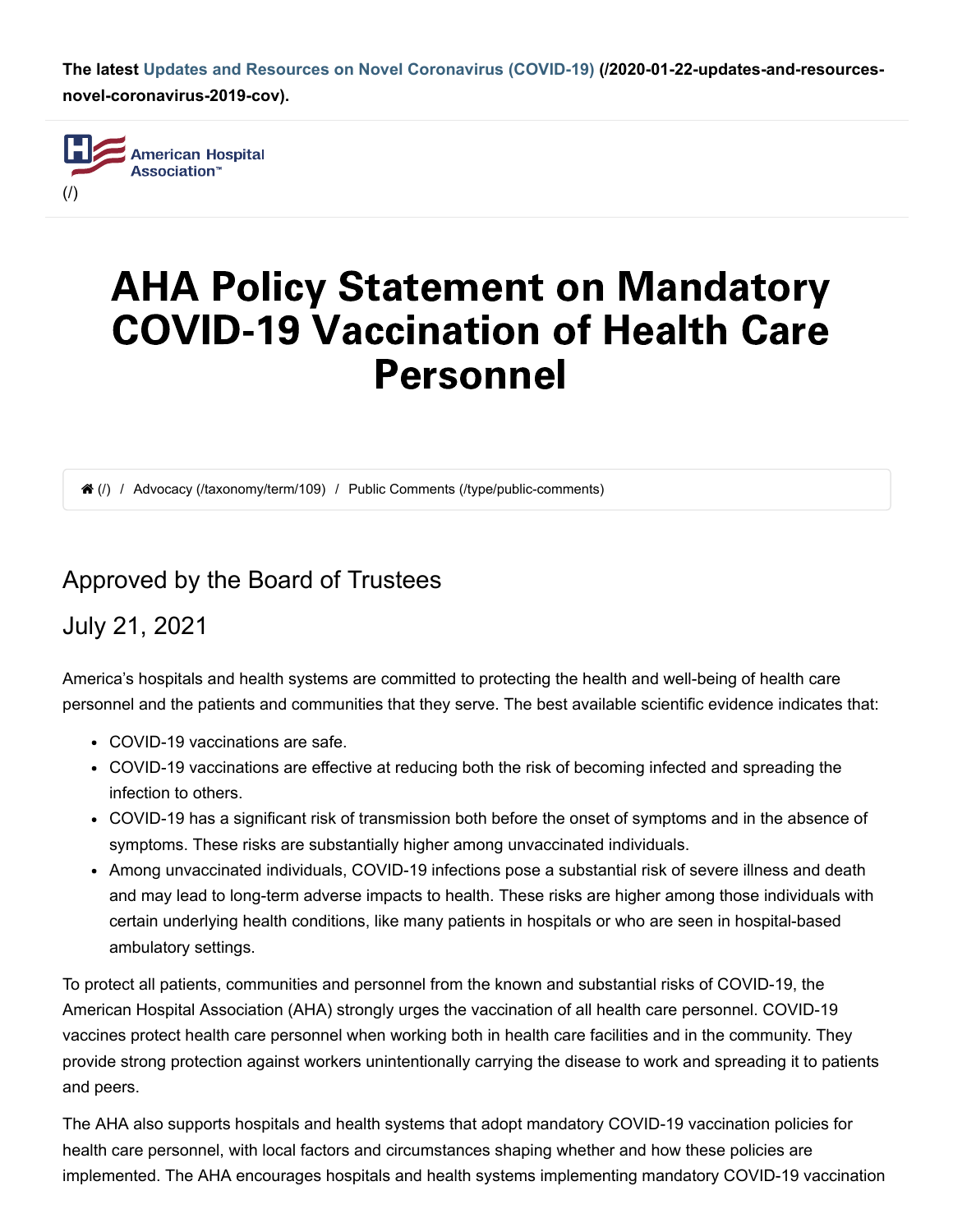policies to:

- Provide exemptions for medical reasons and accommodations consistent with Federal Equal Employment Opportunity Commission guidelines (e.g., a sincerely held religious belief, practice or observance);
- Follow relevant Centers for Disease Control & Prevention (CDC) infection control guidelines, Occupational Safety and Health Administration requirements, and other federal and state regulations regarding use of personal protective equipment and other infection control practices for unvaccinated staff receiving an exemption or accommodation. For example, unvaccinated personnel may be required to wear a mask at all times even if CDC guidelines and OSHA requirements were to relax mask requirements for vaccinated personnel;
- Ensure the policy is implemented in a manner consistent with local and state laws;
- Follow requirements and guidelines from the Food and Drug Administration (FDA) and CDC on which individuals are eligible and should be prioritized for vaccination;
- Monitor national safety and efficacy data for all FDA authorized or approved vaccines in use;
- Continue providing education about the efficacy and safety of COVID-19 vaccines to encourage staff to obtain the vaccine voluntarily; and
- Offer scheduling flexibility and/or time off to ensure personnel have time to obtain the vaccine and recover from its possible side effects.

### Key Resources

**[American Hospital Association Policy](https://www.aha.org/system/files/media/file/2021/07/AHAPolicyStatementonMandatoryCOVIDVaccines_2021-07-21.pdf) Statement on Mandatory COVID-19 Vaccination of Health Care Personnel**

**PDF**

## Related Resources

#### LETTER/COMMENT

### **AHA Urges Senators Not to Rescind COVID-19 PRF Money [\(/lettercomment/2021-07-26-aha-urges-senators-not-rescind-covid-19-prf-](https://www.aha.org/lettercomment/2021-07-26-aha-urges-senators-not-rescind-covid-19-prf-money)**

The AHA tells Senate leaders it strongly opposes "any attempt to take away previously-appropriated funding for hospitals and health systems, physicians, nurses…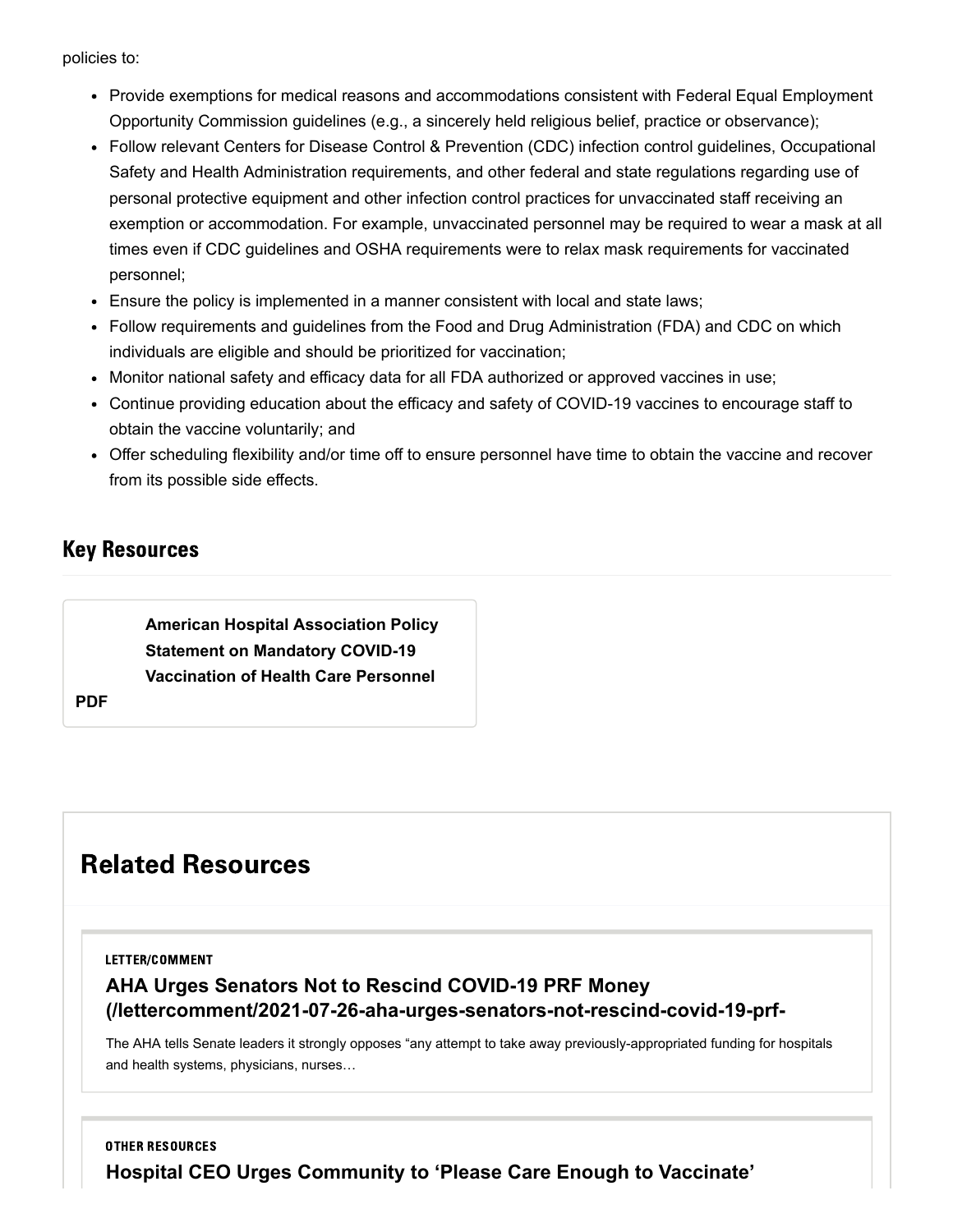#### **[\(/vaccine-stories/hospital-ceo-urges-community-please-care-enough-](https://www.aha.org/vaccine-stories/hospital-ceo-urges-community-please-care-enough-vaccinate)**

Fighting an "avoidable surge" in COVID-19 cases, the CEO and care teams at CoxHealth share stats and stories to urge their Southwest Missouri community to get…

#### OTHER RESOURCES

### **Physician Encourages Other Expectant Mothers to Get Vaccinated [\(/vaccine-stories/physician-encourages-other-expectant-mothers-get-](https://www.aha.org/vaccine-stories/physician-encourages-other-expectant-mothers-get-vaccinated)**

Photo Credit: @caitlindsutton

#### OTHER RESOURCES

### **AdventHealth Is Accelerating Its COVID-19 Vaccine Rollout (/vaccine[stories/adventhealth-accelerating-its-covid-19-vaccine-rollout\)](https://www.aha.org/vaccine-stories/adventhealth-accelerating-its-covid-19-vaccine-rollout)**

AdventHealth is ramping up plans to get more people vaccinated as new variants emerge.

#### ACTION ALERT

### **Urge Congress NOT to Use PRF, Medicare to Pay for Infrastructure Package [\(/action-alert/2021-07-22-urge-your-senators-representatives-not-use-covid-](https://www.aha.org/action-alert/2021-07-22-urge-your-senators-representatives-not-use-covid-19-provider-relief-funds)**

AHA urges hospital and health system leaders to contact their senators and representatives and urge them not to use unobligated COVID-19 Provider Relief Funds…

#### ADVISORY

### **AHA Issues Policy Statement on COVID-19 Vaccination Policies for Health Care Workers [\(/advisory/2021-07-21-aha-issues-policy-statement-covid-19-](https://www.aha.org/advisory/2021-07-21-aha-issues-policy-statement-covid-19-vaccination-policies-health-care-workers)**

The AHA Board of Trustees today approved a policy statement that strongly urges the vaccination of all health care personnel. The AHA also supports hospitals…

RELATED TOPICS: Novel Coronavirus (SARS-CoV-2/COVID-19) [\(/topics/novel-coronavirus-sars-cov-2covid-19\)](https://www.aha.org/topics/novel-coronavirus-sars-cov-2covid-19)

COVID-19: Vaccines and Therapeutics [\(/topics/covid-19-vaccines-and-therapeutics\)](https://www.aha.org/topics/covid-19-vaccines-and-therapeutics) Workforce [\(/topics/workforce\)](https://www.aha.org/topics/workforce)

Quality & Patient Safety [\(/topics/quality-patient-safety\)](https://www.aha.org/topics/quality-patient-safety)

COVID-19: Protecting Health Care Workers [\(/topics/covid-19-protecting-health-care-workers\)](https://www.aha.org/topics/covid-19-protecting-health-care-workers)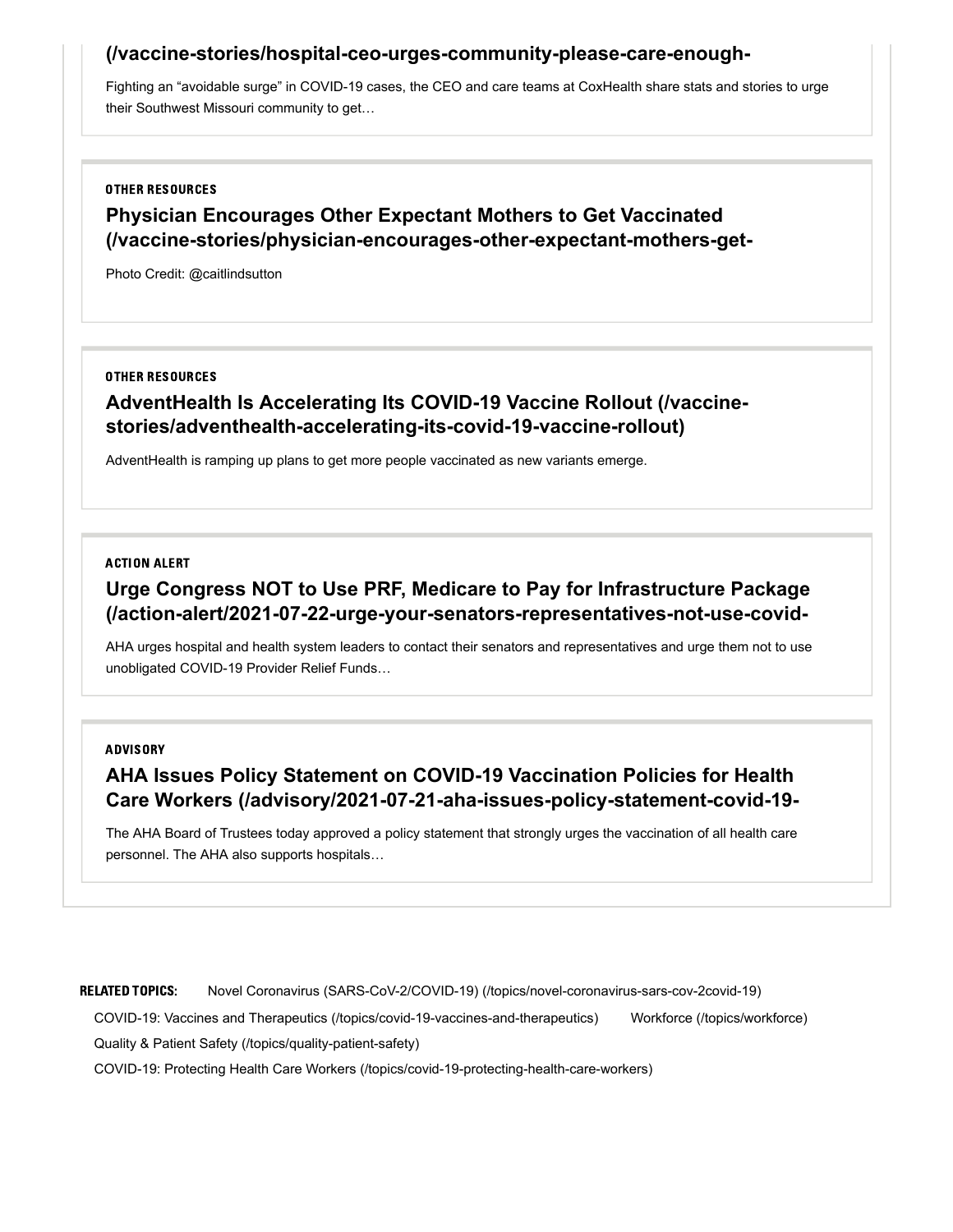**RELATED** 

# News Articles

**Hospital groups urge all health care personnel to get COVID-19 [vaccine \(/news/headline/2021-07-](https://www.aha.org/news/headline/2021-07-27-hospital-groups-urge-all-health-care-personnel-get-covid-19-vaccine) 27-hospital-groups-urge-allhealth-care-personnel-get-covid-19-vaccine)**

Jul 27, 2021

### **RELATED**

### Data & Insights

**COVID-19 Response: Resilient Integrated Network Protects Patients, Employees & [Community \(/infographics/2021-](https://www.aha.org/infographics/2021-07-19-covid-19-response-resilient-integrated-network-protects-patients-employees) 07-19-covid-19-responseresilient-integrated-networkprotects-patients-employees)**

**Health centers, rural health clinics can apply for ARPA funding to train residents (/news/headline/2021-07-27 health-centers-rural-health[clinics-can-apply-arpa-funding](https://www.aha.org/news/headline/2021-07-27-health-centers-rural-health-clinics-can-apply-arpa-funding-train-residents)train-residents)**

**[CDC adjusts guid](https://www.aha.org/news/headline/2021-07-27-cdc-adjusts-guidance-fully-vaccinated-urges-masking-indoor-spaces-hotspot) vaccinated; urge indoor spaces in (/news/headline/2 adjusts-guidance vaccinated-urges indoor-spaces-h**

**Minority Health Month Exclusive: Covid-Vaccine Muslim Community Partnerships (/infographics/2021-04-14 [minority-health-month-exclusive](https://www.aha.org/infographics/2021-04-14-minority-health-month-exclusive-covid-vaccine-muslim-community-partnerships)covid-vaccine-muslimcommunity-partnerships)**

**[Minority Health M](https://www.aha.org/infographics/2021-04-14-minority-health-month-exclusive-community-led-covid-lessons-overcome) Community-Led to Overcome Ine Care (/infograph minority-health-m community-led-c overcome)**

#### **RELATED**

# Events & Education

**[Advancing Care Conference Oct.](https://www.aha.org/education-events/advancing-care-conference-oct-4-6) 4-6 (/educationevents/advancing-careconference-oct-4-6)**

Oct 04, 2021 - 01:00 PM - Oct 06, 2021 - 12:00 PM

**Mind the Gap - Repairing the US Healthcare Workforce [\(https://www.aonl.org/education](https://www.aonl.org/education-events/mind-gap-repairing-us-healthcare-workforce)events/mind-gap-repairing-ushealthcare-workforce)**

 Aug 25, 2021 - 12:30 PM - Aug 25, 2021 - 01:00 PM

**[Webinar: Staffing](https://www.ashhra.org/education-events/webinar-staffing-levels-getting-it-right-patients-and-staff) Getting It Right f Staff (https://www.ash events/webinar-s getting-it-right-p**

 $1$  Jul 27, 2021 - 01: